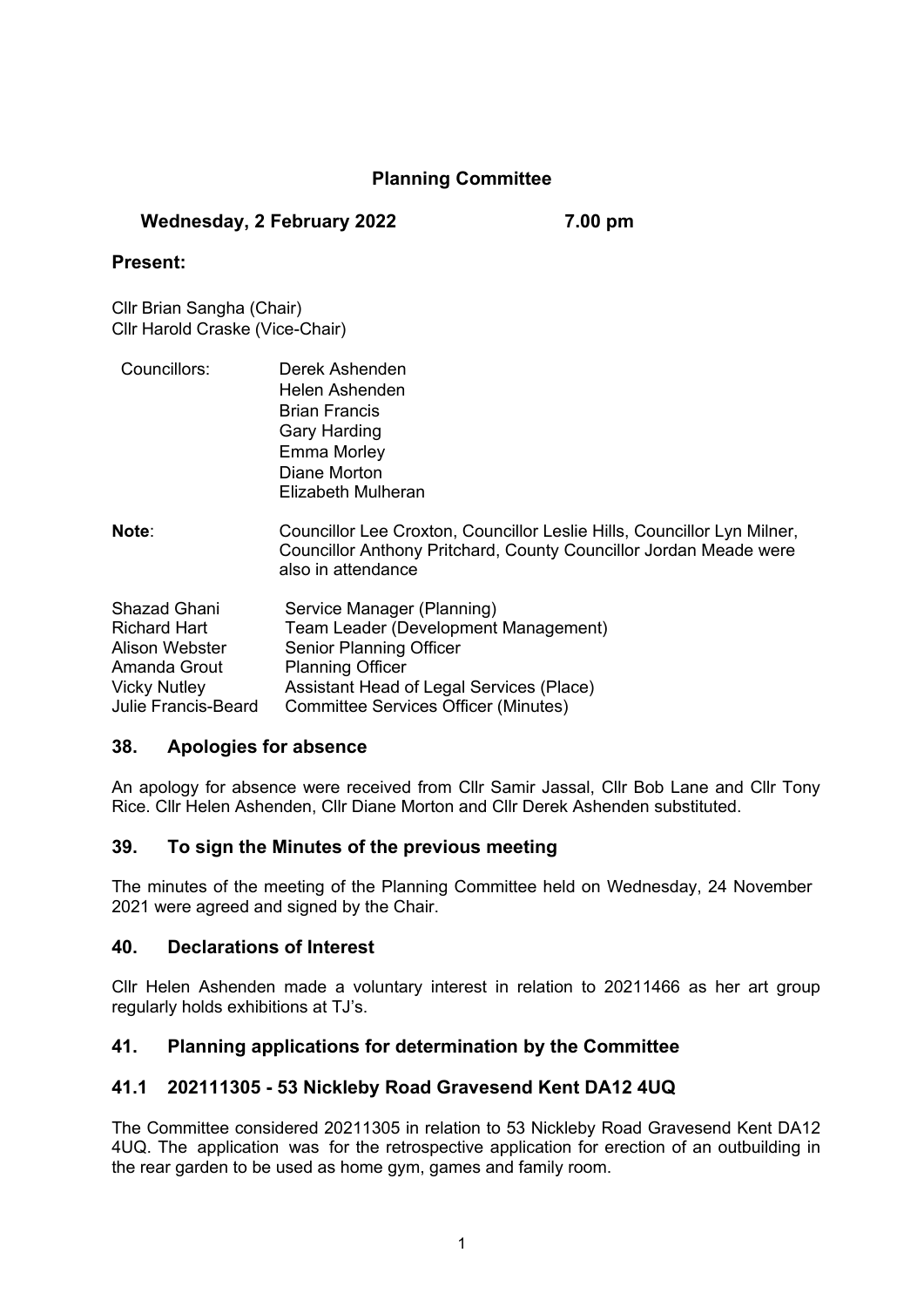The application site is comprised of a two-storey semi-detached dwelling on the northern side of 53 Nickleby Road, a residential street of similar architectural character.

The Team Leader (Development Management) introduced application 20211305 to the Committee and highlighted key points from the report.

- The application for 53 Nickleby Road is located within an urban area of Gravesend and is a residential area characterised by dwellings on generous plots with many having outbuildings towards the rear of their gardens.
- On top of the building there are solar panels which the applicant had not included as part of the application. The solar panel will be dealt with outside this committee and be referred to the Planning Enforcement Team to address.
- As outlined in 5.2 to 5.6 of the report the design of the development is deemed acceptable and there is no conflict with local or national planning policy.
- The flat roofed outbuilding has a height of 2.8m which is 0.8m higher than a boundary fence which could be constructed without the benefit of planning permission and 0.3m higher than an outbuilding which could be constructed without planning permission.
- As set in paragraph 5.11 to 5.14 of the report there would be no adverse impact to the amenity of surrounding properties.
- The recommendation would be to grant permission subject to the following conditions: approved plans and restricting the use of the outbuilding.

In response to Members questions on the clarification of the application, the Service Manager (Planning) explained that:

- The height of the outbuilding fails to meet the height requirement of Schedule 2 Part 1 Class E of the General Permitted Development Order (2015); as it is 2.8m in height, and, therefore, requires planning permission.
- Following a question about whether conditions could be added to stop this outbuilding being used for residential accommodation. The Team Leader (Development Management) explained that yes a condition could be added to keep the outbuilding for the purposes set out in the application.

The Committee heard from Cllr Leslie Hills, a Ward Councillor for Chalk Ward who was against the application:

The following points were raised during the discussion on this application:

- Cllr Hills called in this application for consideration as he had observed the building from the neighbouring property. It had been a building site for several months and was a monstrosity. Cllr Hills observed the site before the roof had been installed and as no planning permission had been submitted for this particular site, Cllr Hills was originally unsure what the building was for intended for.
- Cllr Hills considered this to be inappropriate and an over development within the neighbourhood and Cllr Hills felt it exceeded the height that was mentioned in the planning application.
- Cllr Hills had taken photographs of the site during construction and had submitted these to the Planning Team, but they were not accepted. The Team Leader (Development Management) explained that with retrospective applications, the Committee have to decide not what had been built on the site but what is in the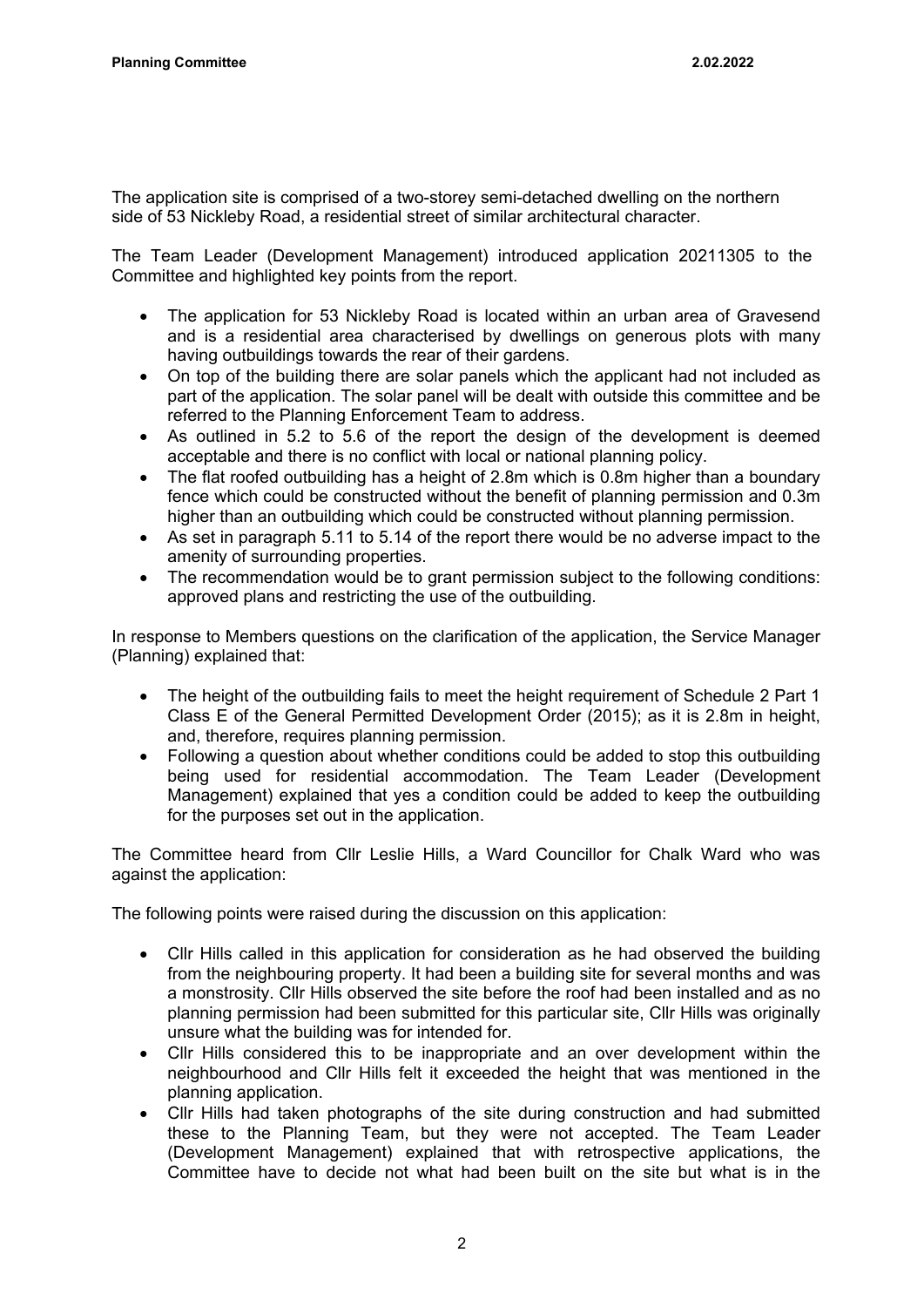application and plans in front of them and the application does comply with the planning policy.

- The Chair asked the Team Leader (Development Management) to confirm the actual size of the building and it was confirmed to be: 4.9m deep by 9.78m wide and 2.8m high. The left boundary is 0.6m and the right boundary is 0.4m. If the building had been 2.5m high planning permission would not have been required but because the height is 30cm higher planning permission is required.
- The Team Leader (Development Management) explained that after looking at a photographs of the garden and site, the plan under item 1.2 does show that the guttering is not overhanging.

The Team Leader (Development Management) fielded questions from Members and the following discussions were had:

- Retrospective planning applications seem to be on the increase, is there a way that this could be stopped. The Chair thanked the Member and suggested the council look at these type of planning applications and what could be done to stop so many coming through Planning.
- Members expressed a concern and suggested conditions be added to this application.
- The Vice Chair summed up the application and the concerns of Cllr Hills. As the height of the outbuilding is only 2 inches over the permitted height there seems to be no reason why planning permission could not be permitted but conditions would need to be added to application.

The Chair thanked the Ward Councillor and the Officers for the detailed report.

**Resolved** that application 20211305 be delegated authority to Service Manager (Planning Services) in conjunction with the Chair of the Planning Committee subject to the rewording of Condition 2.

Approved with conditions: Unanimous

Note: (a) Ward Councillor Leslie Hills spoke with the leave of the Chair.

### **41.2 20211466 - TJ's 15 Milton Road Gravesend Kent**

The Committee considered 20211466 in relation to TJ's 15 Milton Road Gravesend Kent. The application was for the demolition of the existing 2 storey outrigger and erection of a replacement two storey outrigger linked to a first floor extension to the existing function room including the change of use of the new first floor accommodation to 6no.en-suite letting rooms ancillary to the existing public house including the relocation of the existing toilets and provision of disabled toilet facilities.

The Senior Planning Officer introduced application 20211466 to the Committee and highlighted key points from the report.

- The site is located on the outskirts of the town centre within the Harmer Street Conservation Area.
- There is a two storey outrigger to the rear and a single storey detached building in the garden.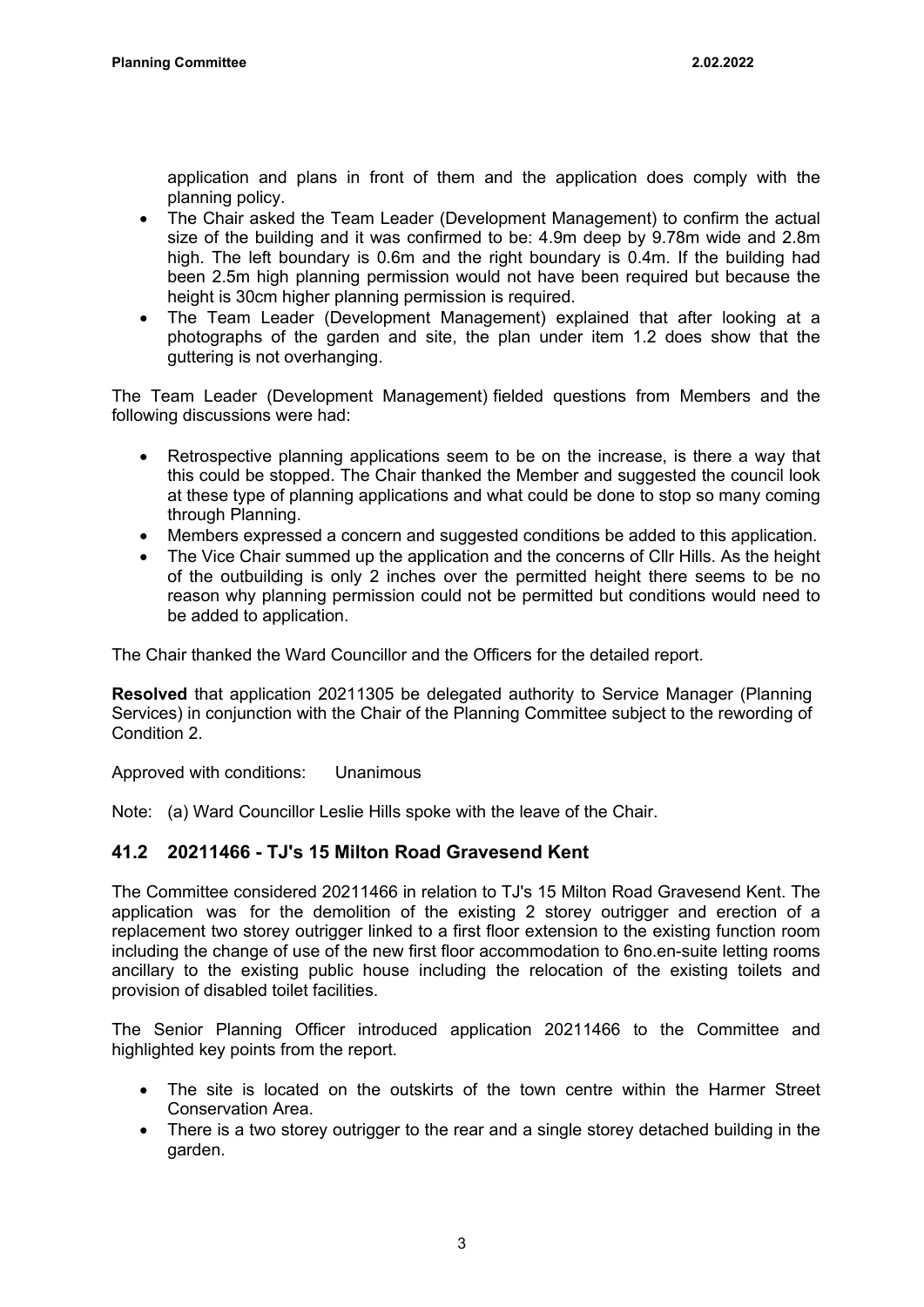- As there is evidence that this property, with an outrigger to the rear, was shown on a historic map from 1845 this is now identified as a non-designated heritage asset and is described as being a building of townscape merit in the conservation area appraisal. The outrigger as a whole makes a positive contribution to the conservation area and is a rare survivor.
- Plans showed the demolition of the existing outrigger and the replacement with a 2 storey rear extension which would double the length of the existing one.
- The application had been refused before in 2021 and the reasons for refusal were the loss of the historic outrigger with no justification, the scale of the proposal being out of proportion with the neighbouring extensions and the impact on the adjacent listed building and conservation area.
- No objections were raised to the ancillary use of letting rooms.
- The revised application is more or less the same scheme however a structural report has now been submitted. This report detailed repairs that needed to be made but does not justify the demolition of this rare surviving outrigger.
- A subsequent supporting statement detailed that it is not financially viable to retain the outrigger but does not provide evidence through a detail structural survey or viability assessment.
- The proposed development would assist to expand the existing business and derive both social and economic benefits, but they are not outweighed by the significant harm of this proposal.

In response to Members questions on the clarification of the application, the Senior Planning Officer explained that:

- This application is a non-designated heritage asset.
- Some repairs or strengthening could happen to the outrigger rather than demolition.
- The Chair asked when the structural report was received from the applicant. The Senior Planning Officer said the day before the agenda was to be published.
- Following a question about "what is an outrigger" the Senior Planning Officer told the Committee an outrigger is an extension at the rear of the property. This outrigger would not have been built with the original building and was built in the 1800's.

The Committee heard the views of a public speaker in favour of the application. Following the address by the public speaker, Members had their questions answered:

- Following a question from the Chair regarding the refusal of the previous planning permission, had there been any engagement with Officers and what action did the agent and applicant take to bring this new application forward. The agent explained that it was not considered a detrimental scheme to the street view and strongly believed this application would not cause any concern to the conservation area.
- A new disabled toilet had been included in the new application.

The Committee heard the views of a public speaker in favour of the application. Following the address by the public speaker, Members had their questions answered:

 TJ's is a community asset with enhanced facilities and expectations that are suited to a variety of people. It is centrally located.

The Committee heard the views of a public speaker in favour of the application. Following the address by the public speaker, Members had their questions answered: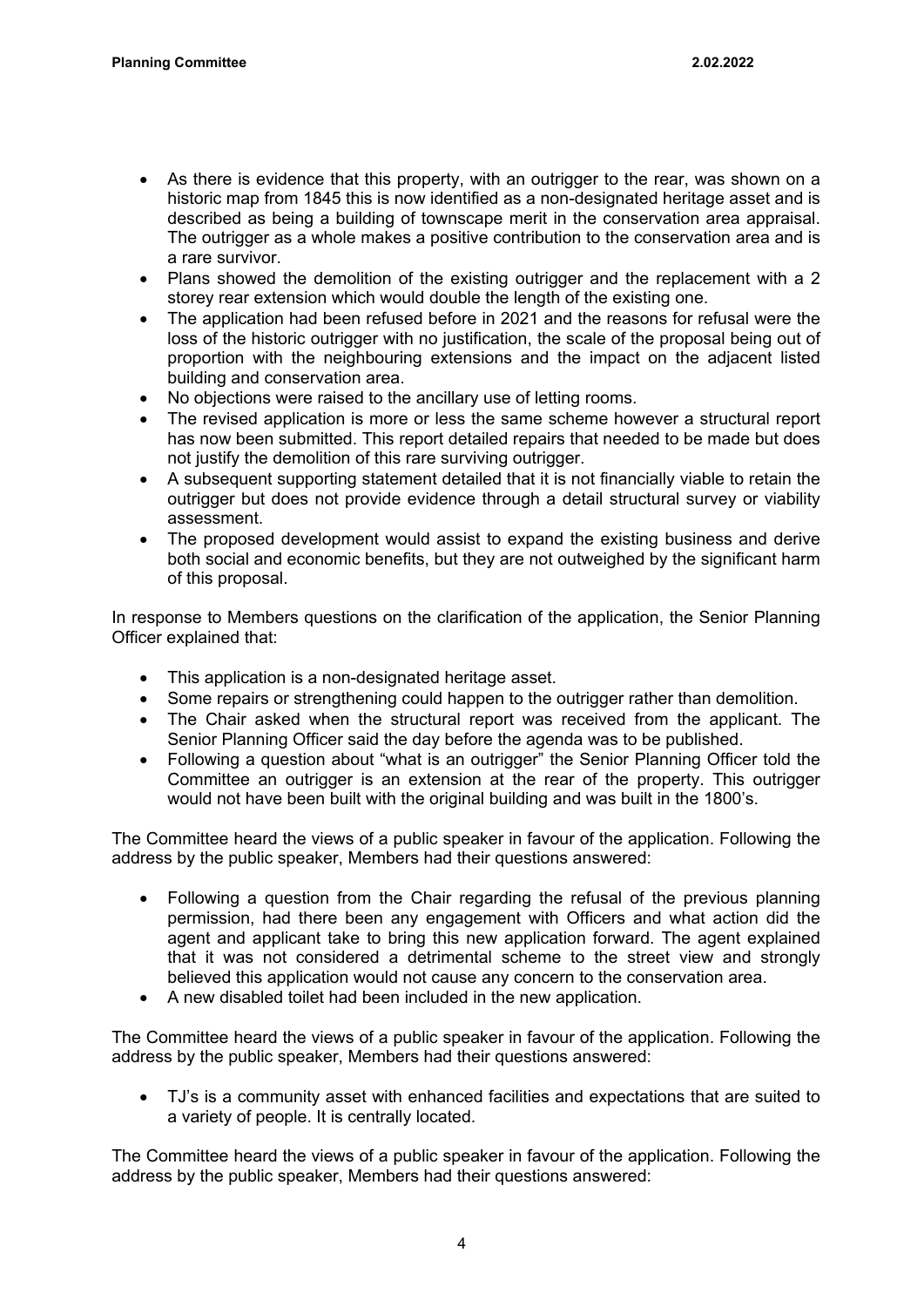- The Senior Planning Officer explained the new proposal would be double the length of the current building and would be visible when walking down East Crescent.
- The proposed development would be 20m deep whereas the existing outrigger is currently 10m deep.

The Committee heard from Cllr Lee Croxton, a Ward Councillor for Riverside Ward. The following points were raised during discussion on this application:

- Cllr Croxton explained he was speaking on behalf of all three Ward Councillors and that they all supported this application and are doing anything they can to support this application and support our heritage.
- If the outrigger was demolished and rebuilt, it would not been seen from the landscape or road.
- There have been a number of public houses within the area that have sadly closed, and this public house remains a historic commercial enterprise. This application will provide a long term commercial future for the public house otherwise it could go out of business and become a derelict site. This particular area used to be the hub of the town but the area has now moved, commercially, in a different direction.
- This application does include improved facilities such as new disabled toilets.
- This particular historic building does have a future in the town.

The Committee heard from County Councillor Jordan Meade also a Ward Councillor for Woodlands Ward. The following points were raised during discussion on this application:

- This property is of significant historic and cultural importance to the town and will be celebrating 200 years next year.
- To reject this application would be a complete travesty on heritage grounds as demolishing the outrigger would not been seen from street level. Outriggers are simply extensions to buildings.
- The addition of installing a disabled toilet is beneficial to this application and the town.
- Cllr Meade complimented the architects on the application and preserving the heritage of Gravesham and making it something Gravesham could be proud of and making a positive contribution and appearance to the conservation area.

The Committee heard from Cllr Anthony Pritchard, a Ward Councillor for Woodlands Ward:

The following points were raised during discussion on this application:

- The applicants still want to maintain this property as a public house. The appearance of the front will not change and very few people will actually see the area where the outrigger would have been.
- If this application is not granted then there is every chance that the business will close, be abandoned and probably fall down and then the heritage will be completely lost.

The Senior Planning Officer fielded questions from Members and the following discussions were had:

 The Senior Planning Officer explained there was no lift in the plans so the 6 en-suite letting rooms would not be wheelchair accessible and the agent confirmed that the application did not include accessibility for disabled people to the rooms.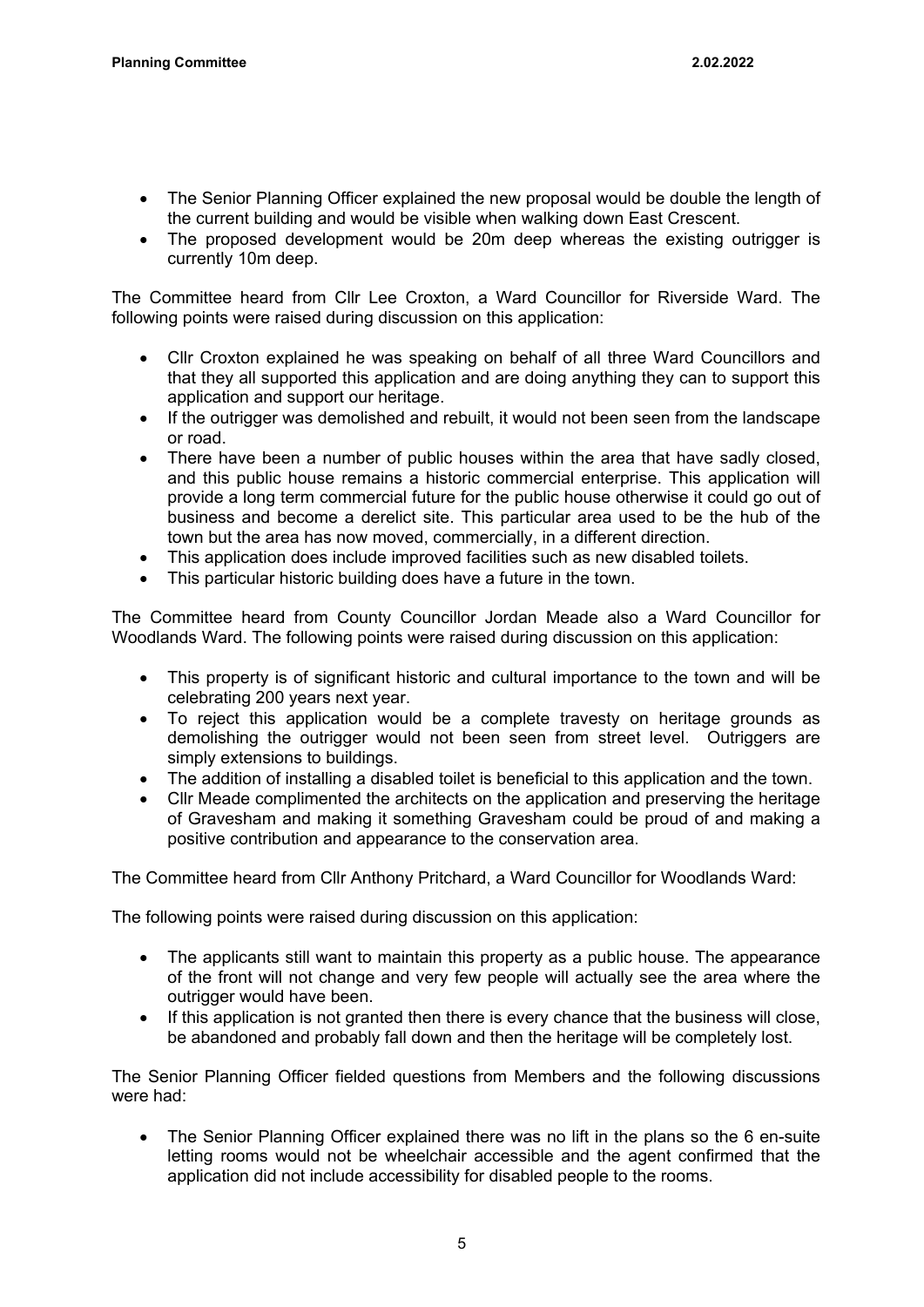- The Chair asked as it is deemed as a non-designated heritage asset was a detailed structural survey and viability assessment report submitted. The Service Manager (Planning) confirmed that the agent spoke to the case officer before coming to the Committee but they were not willing to delay the application to wait for these reports.
- The Chair summarised the application; it is a non-designated heritage asset that seeks to address the Corporate Plan and become a vibrant business in the town centre and community. There is a benefit of regenerating that area and retaining public houses. TJ's has continued trading and just wishes to expand the business. The Officer recommendation is clear, but each Member is entitled to reach their own decision. With the increase in residential properties in the area this application would provide letting rooms for people, entertainment facilities and could increase tourism. Good quality affordable places for people to stay are required.
- The Chair asked the Service Manager (Planning) whether it would be advisable if they could defer this application and wait for the structural survey and viability report. The Service Manager (Planning) explained that Members should make a decision on the application before them now, as no-one will know what the structural survey will say and if deferred the application could be completely different from the one being decided tonight.
- The Chair listened very carefully to the community, the registered speakers, Ward Councillors, Borough Councillors and a County Councillor and this application would create a future for the town, where people would be proud to live, work and entertain. The new facilities for people with disabilities would be a benefit. Although the outrigger will be 10m larger on balance the Chair expressed that on this particular occasion and location the application should be approved but with conditions. This was seconded by Cllr Francis.
- A Member of the Committee commented that the main building would need to be preserved but with the amount of people supporting this application, on balance, the benefits of regenerating this location and the sustainability of businesses in that particular part of town they would approve this application.
- Cllr Mulheran expressed her concern that decisions were being made without the structural survey and viability report. Buildings could be being demolished which was part of the heritage of the area. There are a lot of important building that cannot be seen from the road, would this mean more could be demolished.
- The Vice Chair explained this property was of great importance and although torn about this property being in a conservation area and the outrigger being demolished agreed with the Chair to approve this application but delegate authority to Officers and the Chair to agree conditions with the applicant.

Resolved that application 20211466 be APPROVED but with delegated authority to the Service Manager (Planning) in consultation with the Chair and Vice Chair in conjunction with the applicant.

Approved with delegated authority to the Chair, Vice Chair and Service Manager (Planning) to agree planning conditions – unanimous.

The Chair thanked the registered speakers, Ward Councillors, Councillors, County Councillor and the Officers for the detailed report.

- Note: (a) Guneet Kaur (Agent in favour) addressed the Committee
	- (b) Lyn Byers (in favour) addressed the Committee
	- (c) JonJo O'Connell (in favour) addressed the Committee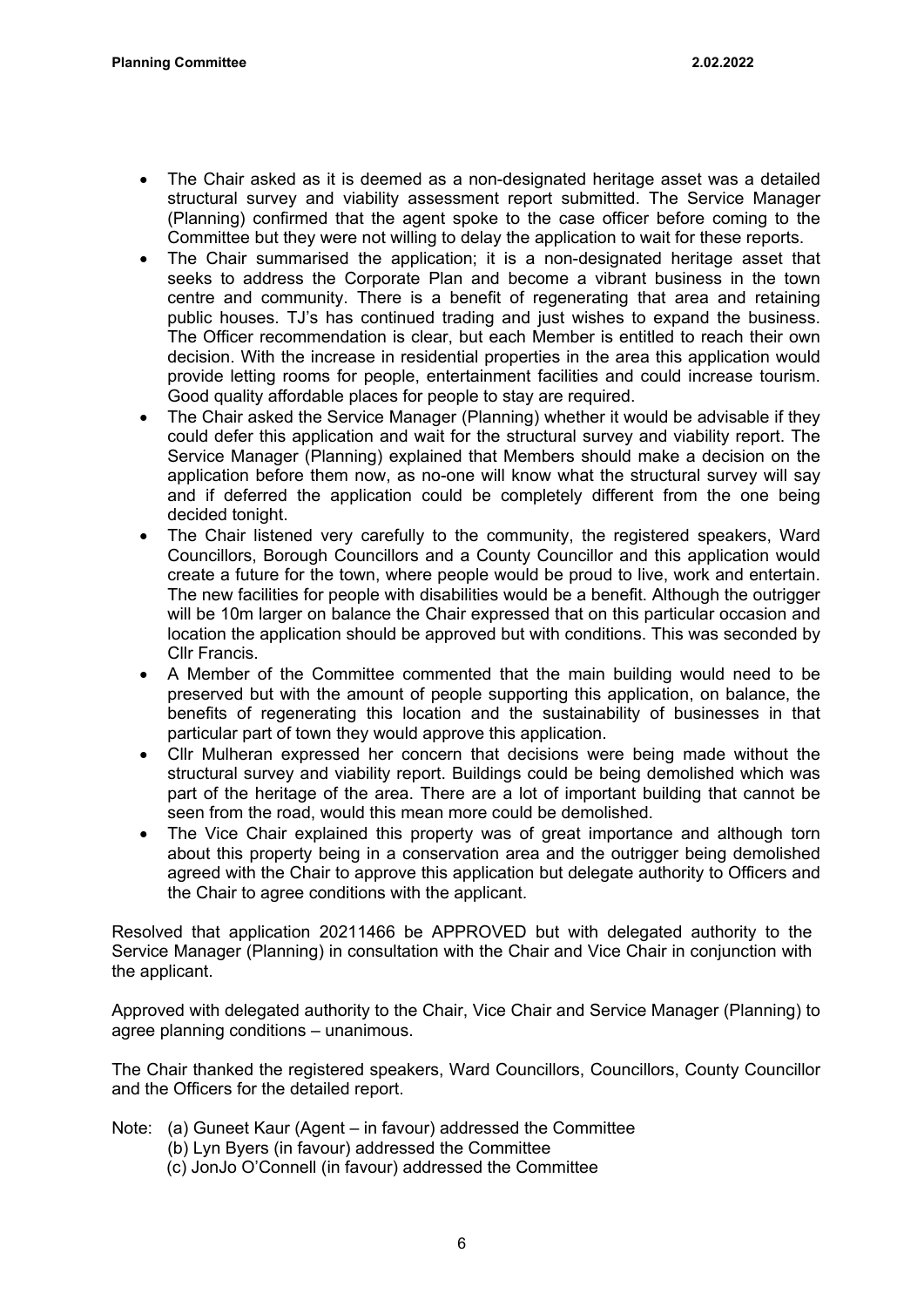- (d) Ward Councillor Lee Croxton spoke with the leave of the Chair
- (e) Councillor Tony Pritchard spoke with the leave of the Chair
- (f) County Councillor Jordan Meade spoke with the leave of the Chair.

### **41.3 20211473 - Green Hedges The Street Cobham Gravesend**

Resolved that the recommendation is for 20211473 to be **GRANTED** Planning Permission, subject to the following conditions:

#### **Time Limit**

1. The development to which this permission relates must be begun not later than the expiration of three years beginning with the date on which this permission is granted.

**Reason** In pursuance of Section 91 of the Town and Country Planning Act 1990, as amended by Section 51 of the Planning and Compulsory Purchase Act 2004.

#### **Approved Plans**

2. The development hereby permitted shall be carried out in accordance with the following approved plans:

Planning Application Form received 1st December 2021;

Drawing No. 321(GA)001 Rev 0 – Existing Location & Block Plans received 1st December 2021;

Drawing No. 321(GA)001B Rev 0 – Proposed Block Plan received 16th December 2021;

Drawing No. 321(GA)002 Rev 0 – Existing Site Plan received 1st December 2021;

Drawing No. 321(GA)003 Rev 0 – Proposed Site Plan received 1st December 2021;

Drawing No. 321(GA)010 Rev 0 – Existing Ground Floor Plan received 1st December 2021; Drawing No. 321(GA)013 Rev 0 – Existing Roof Plan received 1st December 2021;

Drawing No. 321(GA)015 Rev 0 – Existing South West Elevation received 1st December 2021;

Drawing No. 321(GA)16 Rev 0 – Existing North East Elevation received 1st December 2021; Drawing No. 321(GA)017 Rev 0 – Existing S.West & N.West Elevation received 1st December 2021; Drawing No. 321(GA)018 Rev 0 – Existing Sections received 1st December 2021;

Drawing No. 321(GA)020 Rev 0 – Proposed Ground Floor Plan received 1st December 2021; Drawing No. 321(GA)023 Rev 0 – Proposed Roof Plan received 1st December 2021; Drawing No. 321(GA)025 Rev 0 – Proposed South West Elevation received 1st December 2021;

Drawing No. 321(GA)026 Rev 0 – Proposed North Elevation received 1st December 2021; Drawing No. 321(GA)027 Rev 0 – Proposed S.East & N.West Elevation received 1st December 2021;

Drawing No. 321(GA)028 Rev 0 – Proposed Sections received 1st December 2021; and Design, Access & Heritage Statement received 1st December 2021.

**Reason** For the avoidance of doubt and in the interests of proper planning.

#### **Materials**